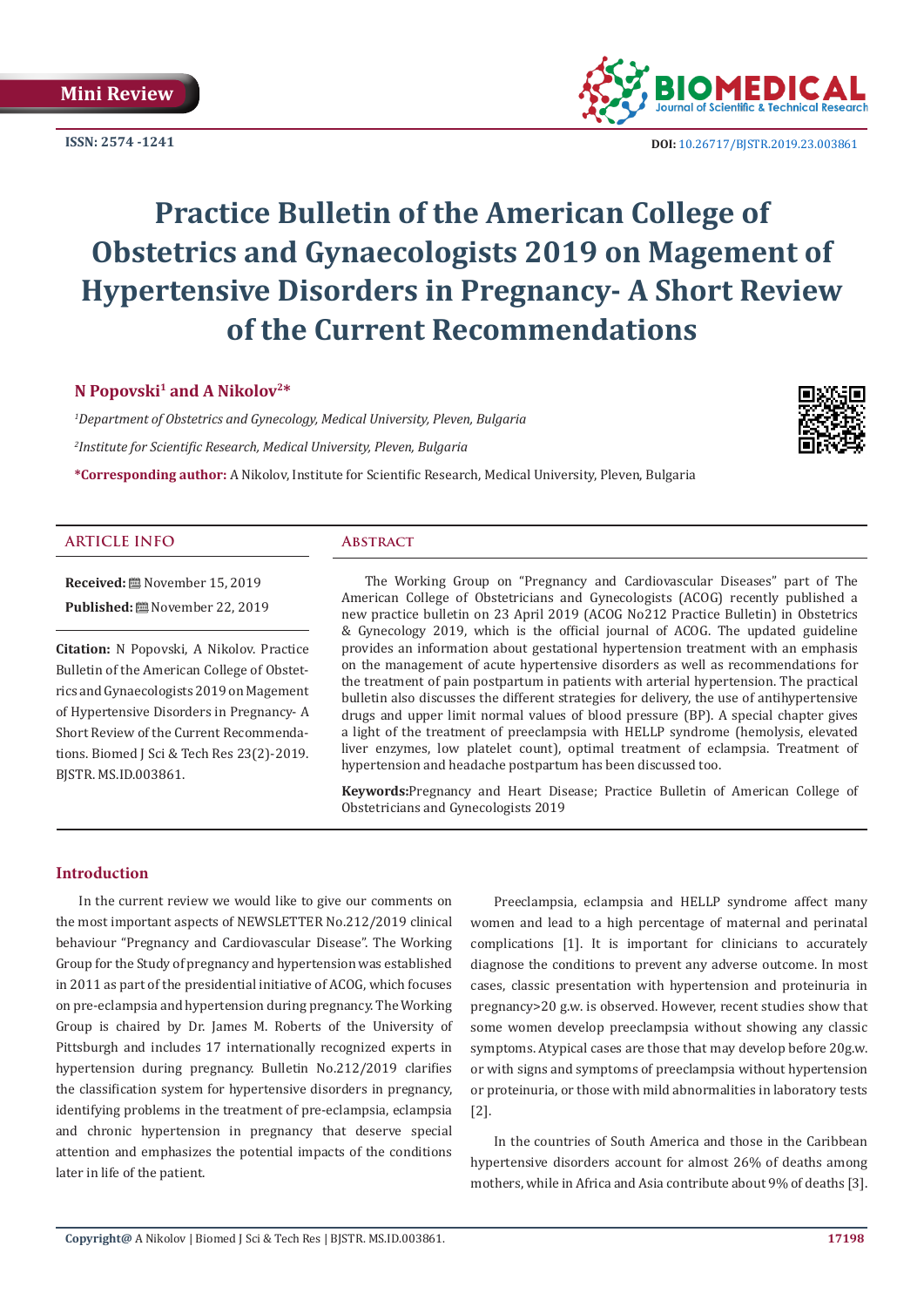Although maternal mortality is significantly lower in high-income countries than in developing countries, 16% of maternal mortality may be due to hypertensive disorders. In the United States, the rate of preeclampsia has increased by 25% between 1987 and 2004 [4]. Moreover, compared to women who gave birth in 1980, those who gave birth in 2003 were 6.7 times more likely to have complications from severe preeclampsia. Treatment of preeclampsia requires many resources: for example, in 2016 in the United States treatment cost of preeclampsia during the first 12 months after delivery are worth 2.18 billion dollars (1.03 billion dollars for women and 1.15 billion dollars for new borns together).

#### **Data from Practice Bulletin of the American College of Obstetrics and Gynaecologists 2019**

#### **Recommendations for Therapeutic Strategy in Gestational Hypertension/ Preeclampsia**

a) In women with gestational hypertension or preeclampsia at 37 weeks gestation or later without severe pathology delivery is recommended.

b) In patients with severe gestational hypertension or preeclampsia/eclampsia Magnesium sulfate should be started for prevention of seizures.

c) Patients should receive low dose aspirin (81mg/day) for prevention of preeclampsia between 12 and 28 g.w., if a highrisk factors for pre-eclampsia exist, such as:

- I. Multiple pregnancy
- II. Previous pregnancy with preeclampsia
- III. kidney disease
- IV. Autoimmune disease
- V. Type 1 or type 2 diabetes mellitus
- VI. Chronic hypertension

VII. Or more than one moderate risk factor, such as family history of preeclampsia, maternal age over 35, first pregnancy, BMI>30, specific socio-demographic characteristics.

d) NSAIDs are thought to be advantageous over opioid analgesics.

#### **Recommendations for Therapeutic Strategy in Chronic Hypertension**

a) Pregnant women with chronic hypertension should also receive low-dose aspirin between 12 and 28 g.w.

b) Antihypertensive treatment should be started in women with chronic persistent hypertension with Systolic blood pressure ≥150 mmHg and/or diastolic blood pressure≥95 mmHg or at gestational hypertension, chronic hypertension with superposed gestational hypertension or hypertension with subclinical organ damage with systolic blood pressure ≥ 140mmHg and /or diastolic pressure ≥ 90 mmHg.

c) It is possible to start antihypertensive treatment even in patients with lower values of blood pressure according to the ongoing diseases or if there is an evidence of renal dysfunction.

d) ACOG recommends that pregnant women with arterial hypertension to be treated according to recently revised criteria of the American College of Cardiology (ACC) and American Heart Association (AHA), which classifies arterial hypertension in the following categories:

I. Normal Systolic BP ≤120 mmHg; Diastolic BP ≤ 80 mmHg.

II. Increased Systolic BP 120-129 mm Hg; Diastolic BP  $\geq 80$ mmHg.

III. Stage 1 hypertension – Systolic BP 130-139 mmHg; Diastolic BP 80-89 mmHg.

IV. Stage 2 hypertension – Systolic BP  $\geq 140$  mmHg; Diastolic  $BP \geq 90$  mmHg.

Those guidelines show that the range for normal blood pressure of not pregnant women has a lower threshold for diagnosis of hypertension in comparison with the criteria of ACOG. This is likely to lead to an overall increase in patients classified with chronic hypertension and will require co-decision by the obstetrician and cardiologist, as well as by the patient regarding appropriate guideline during pregnancy [5].

### **Summary of the most important recommendations of the Working Group on Hypertension in Pregnancy:**

a) Careful and complete patient's history taking to assess risk factors.

b) Vitamin C or Vitamin E are not recommended to prevent preeclampsia.

c) A daily low dose of aspirin for prevention of preeclampsia is recommended for very high risk patients.

d) Initiation of an antihypertensive medicament is recommended for severe hypertension during pregnancy.

e) The decision for delivery should not be based on severity of proteinuria

f) The use of magnesium sulfate is recommended for severe preeclampsia, eclampsia or HELLP syndrome.

 According to the report of the working group on ACOG of hypertension in pregnancy the diagnosis preeclampsia still requires quantitative measurement of protein in urine. The work group recommends that clinicians should also consider other factors, in addition to high blood pressure to diagnose preeclampsia without delay [6].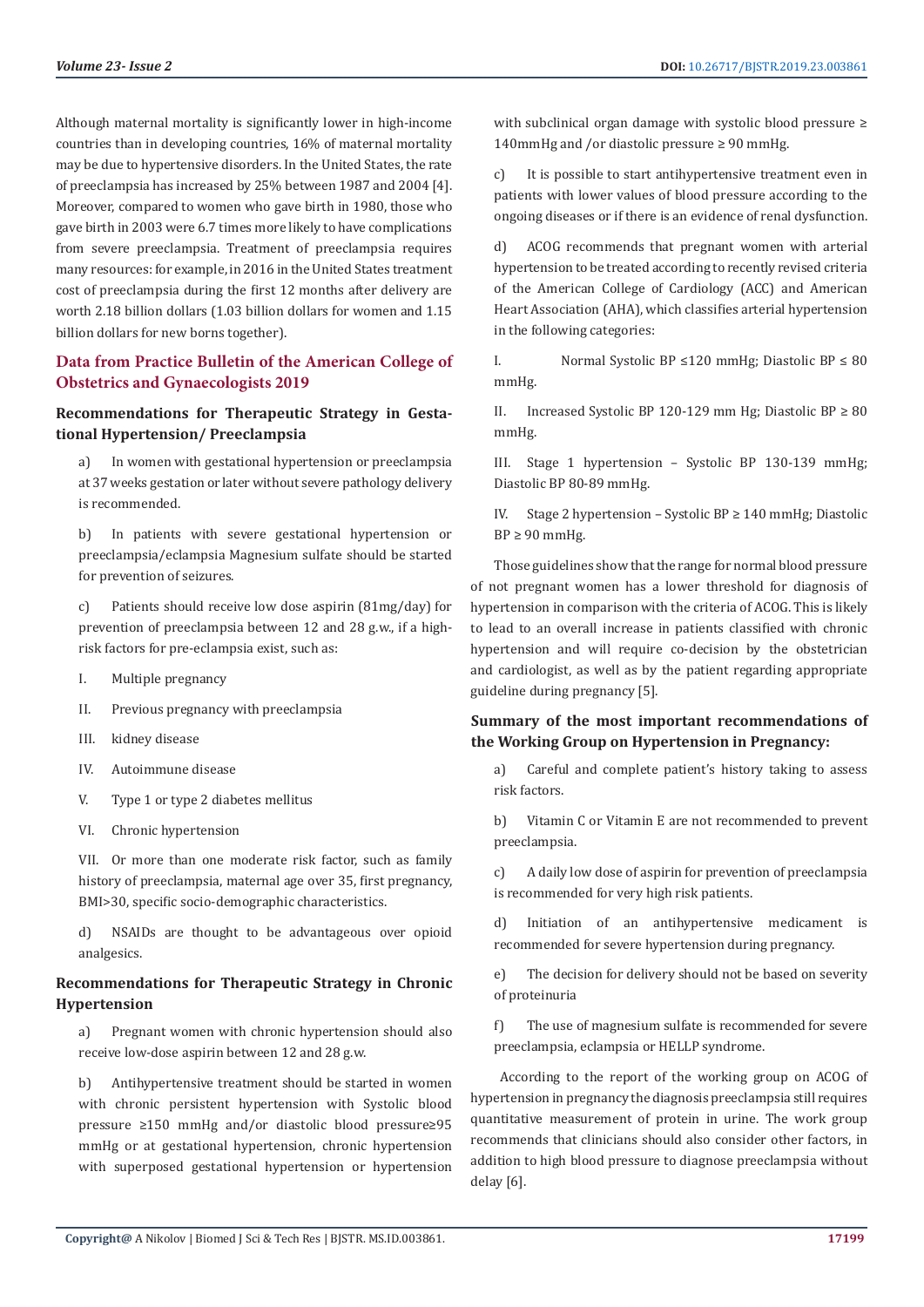The incidence of preeclampsia in the USA has markedly increased with 25% over the past two decades and it is the leading cause of maternal and neonatal morbidity and mortality. Preeclampsia is a serious condition that usually begins after 20 g.w., and high arterial pressure is a major factor. Women who have chronic hypertension and have had preeclampsia during a previous pregnancy of 35 years or more, who have more than one fetus, have diabetes or renal disease, are with obesity, Afro-American have an autoimmune disorders are at increased risk of developing of pre-eclampsia. Signs of preeclampsia include severe headache, vision disorders, rapid weight gain, abdominal pain and swelling. Definitive treatment of preeclampsia is delivery [7].

Preeclampsia affects many women (about 5% of pregnant women) and there are so many potentially dangerous complications, including preterm birth, severe hypertension, stroke and seizureseven mortality. Early detection and adequate treatment are a socially significant problem. According to the Working Group on the Study of Preeclampsia, it leads to a number of future cardiovascular and metabolic diseases. Women with a history of pre-eclampsia have a 1.5 to 2 times higher risk of developing heart disease later in life. Although, preeclampsia causes no direct cardiac disease, both states have common risk factors.

Women who have had hypertension or pre-eclampsia in a previous pregnancy have a higher than normal recurrence rate for both conditions in a subsequent pregnancy. Depending on which stage in the pregnancy occurred and whether the woman is overweight or have diabetes, a renal disease or other forms of vascular disease, the risk of recurrence can reach up to 50%. Unfortunately, The Working Group for the Study of preeclampsia is having not still detected any effective screening test for prognosis of preeclampsia development.

#### **Highlights of 2019 Task of Working Group for Hypertension During Pregnancy:**

a) Careful and complete history taking to assess risk factors.

b) Vitamin C or Vitamin E are not recommended to prevent preeclampsia

c) Daily low-dose aspirin for prevention of pre-eclampsia is recommended for women who are with higher risk with a history of pre-eclampsia and premature birth.

d) Antihypertensive medicament is recommended for systolic blood pressure ≥ 150mmHg and/or diastolic blood pressure ≥ 95mm Hg in persistent hypertension or in gestational hypertension, chronic hypertension with superposed gestational hypertension or hypertension with subclinical organ damage with systolic arterial pressure ≥ 140mmHg and/ or diastolic pressure ≥ 90 mm Hg.

e) Decision of delivery should not be based on the degree of proteinuria

f) Use of magnesium sulfate is recommended for severe preeclampsia, eclampsia or HELLP syndrome [8].

#### **Take Home Messages**

a) Hypertensive disorders during pregnancy are a leading cause of maternal and perinatal mortality worldwide.

b) Pre-eclampsia complicates 2% to 8% of pregnancies worldwide. In the USA, preeclampsia rates increased by 25% between 1987 and 2004. Preeclampsia treatment requires great resources.

c) Accepted are current clinical guidelines Bulletin № 212/2019 of ACOG for algorithm for diagnosing, treatment of gestational hypertension and preeclampsia, time of delivery and the use of magnesium sulfate.

d) Pregnant women with moderate to high risk for developing preeclampsia should receive 81 mg of aspirin, and ideally it should be started between 12 and 16 weeks of gestation.

e) Treatment of gestational hypertension is at the same time and the treatment of preeclampsia, these two states can be regarded as a general spectrum of the same disease

f) ACOG also stresses that it is a priority to immediately treat the emergent hypertensive conditions, rather than to wait four hours to put the diagnose according to previous recommendations.

g) Non-steroid anti-inflammatory agents are now recommended as a first line treatment of pain postpartum over opioides, because they don't affect the values of the arterial pressure.

h) ACOG continues to recommend quantitatively determination of protein in urine for 24 hour or protein/ creatinine ratio; but if these tests are not available, proteinuria should be diagnosed as 2+ per test strip instead of 1+.

#### **Conclusion**

Hypertensive disorders in pregnancy are one of the most frequent reasons for maternal and perinatal mortality worldwide. Preeclampsia complicates 2-8% of pregnancies worldwide. Although current changes of guidelines for clinical judge on pregnancy and hypertension are not yet cardinal, they need to help treatment updates of preeclampsia and related pregnancy hypertensive conditions. The latest newsletter with guidelines for behaviour of ACOG in 2019 on "Pregnancy and Cardiovascular Disease" provides a clear recommendations focusing on the right time treatment of chronic hypertension, gestational hypertension, preeclampsia/eclampsia, pregnancy and acute hypertensive conditions, as well as treatment of pain postpartum in women with arterial hypertension.

#### **References**

1. [\(2019\) Pregnancy and Heart Disease \(Joint with the Presidential Task](https://www.ncbi.nlm.nih.gov/pubmed/31022123) [Force on Pregnancy and Heart Disease\). Obstet Gynecol 133\(5\): e320-](https://www.ncbi.nlm.nih.gov/pubmed/31022123) [356.](https://www.ncbi.nlm.nih.gov/pubmed/31022123)